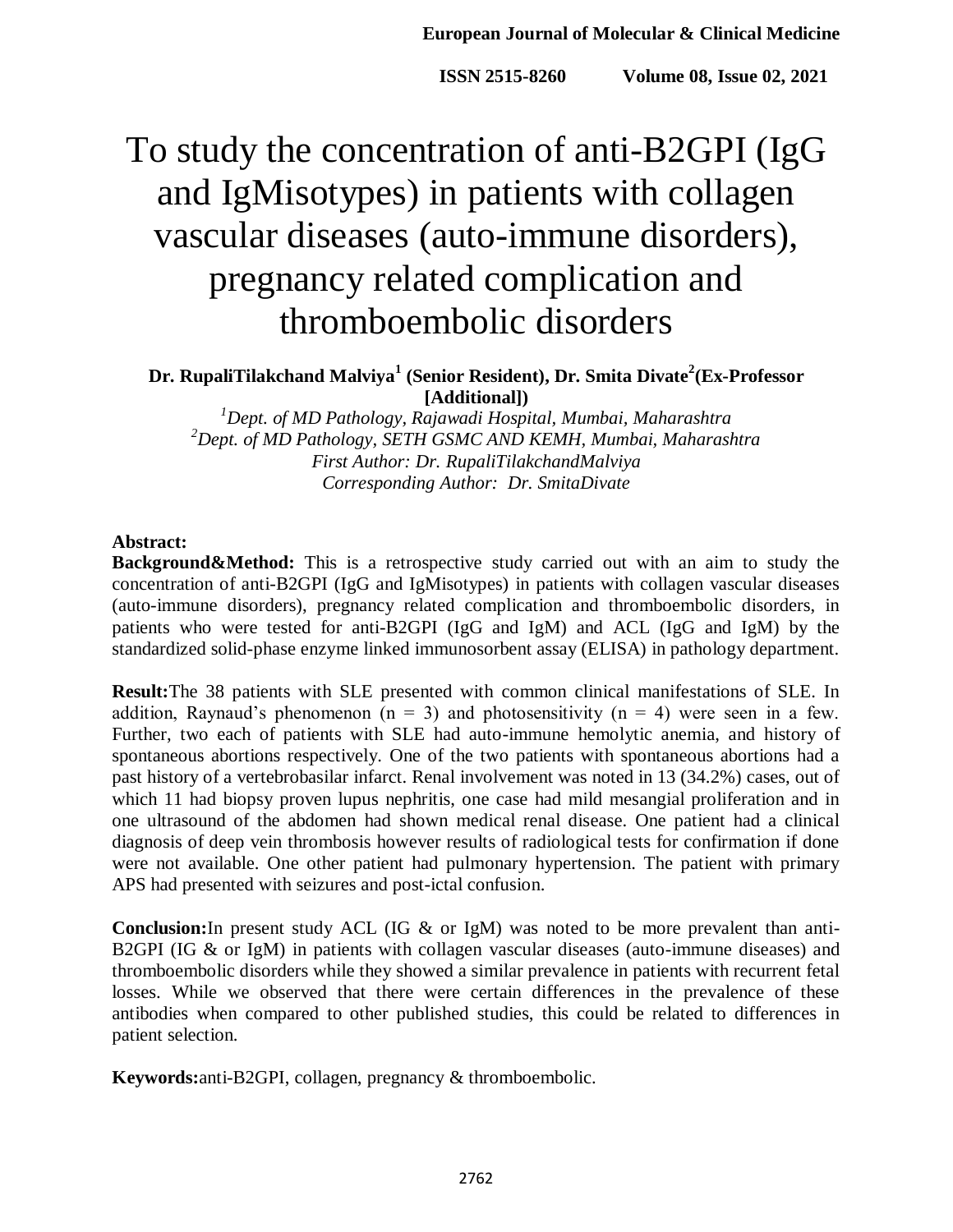# **European Journal of Molecular & Clinical Medicine**

**ISSN 2515-8260** Volume 08, Issue 02, 2021

**Study Designed:**Retrospective Study.

#### **1. INTRODUCTION**

Antiphospholipid (aPL) antibodies are a heterogeneous group of immunoglobulins that have been associated with various manifestations of the antiphospholipid syndrome (APS). They include anticardiolipin antibodies (ACL), anti-beta 2 glycoprotein I antibodies (Anti-B2GPI), lupus anticoagulants (LA) and others (such as antiphosphatidyl-serine, antiphosphatidyl inositol, antithrombin antibodies etc.).(1)

A variety of clinical manifestations have been observed in patients with aPL antibodies, while various thromboembolic disorders can occur in such patients; in pregnancy these antibodies can also cause recurrent fetal losses and other pregnancy related complications.(2) The syndrome can present as primary disorder (Primary APS) or may be associated with other autoimmune diseases most often SLE (Secondary APS). (3)

However, the criteria for the laboratory diagnosis of APS remain controversial. It has been reported in some studies that anti-B2GPI are more specific than ACL and therefore the laboratory criteria should be limited to anti-B2GPI only and testing for ACL should be omitted.(4) Nevertheless certain other studies have proposed that at present it is important to continue testing for anti-B2GPI as well as ACL for the diagnosis of APS and also that low-titre ACL and anti-B2GPI should be considered.(5) Certain studies have also observed differences in the aPL profiles between patients with thromboembolism related APS and obstetric complications related APS.(7) Thus while the international criteria for APS are termed classification criteria intended mainly for research studies their application in the diagnosis of APS is fraught with challenges.

The antiphospholipid syndrome (APS) was first described in the 1980s, studies at the London Hammersmith Hospital led to the development of solid-phase radioimmunoassay to detect ACL and a high correlation was documented between the IgG ACL and thrombosis.(8) These findings led to the recognition of the so-called anticardiolipin syndrome. Later in 1985 the first quantitative ELISA to identify various isotypes (usually IgG, sometimes IgM, and rarely IgA) of antibodies directed to phospholipids or their cofactors was developed by Harris and coworkers.(9) Subsequently these antibodies were also found to react with other phospholipids, so the name changed from primary 'anticardiolipin syndrome' to 'anti-phospholipid syndrome'. APS was first recognized in patients with systemic lupus erythematosus (SLE) and found in patients with other autoimmune disorders in lower frequency.

#### **2. MATERIAL & METHOD**

This is a retrospective study carried out in patients who were tested for anti-B2GPI (IgG and IgM) and ACL (IgG and IgM) by the standardized solid-phase enzyme linked immunosorbentassay (ELISA) in our department of SETH GSMC AND KEMH, Mumbai, Maharashtrabetween December 2016 to September 2017.

#### STUDY PARTICIPANTS

A total of 130 patients were enrolled for this study.

The study subjects were categorized into 3 disease groups:

- 1. Collagen vascular / auto-immune diseases  $(n=47)$
- 2. Thromboembolic disorders (n=46)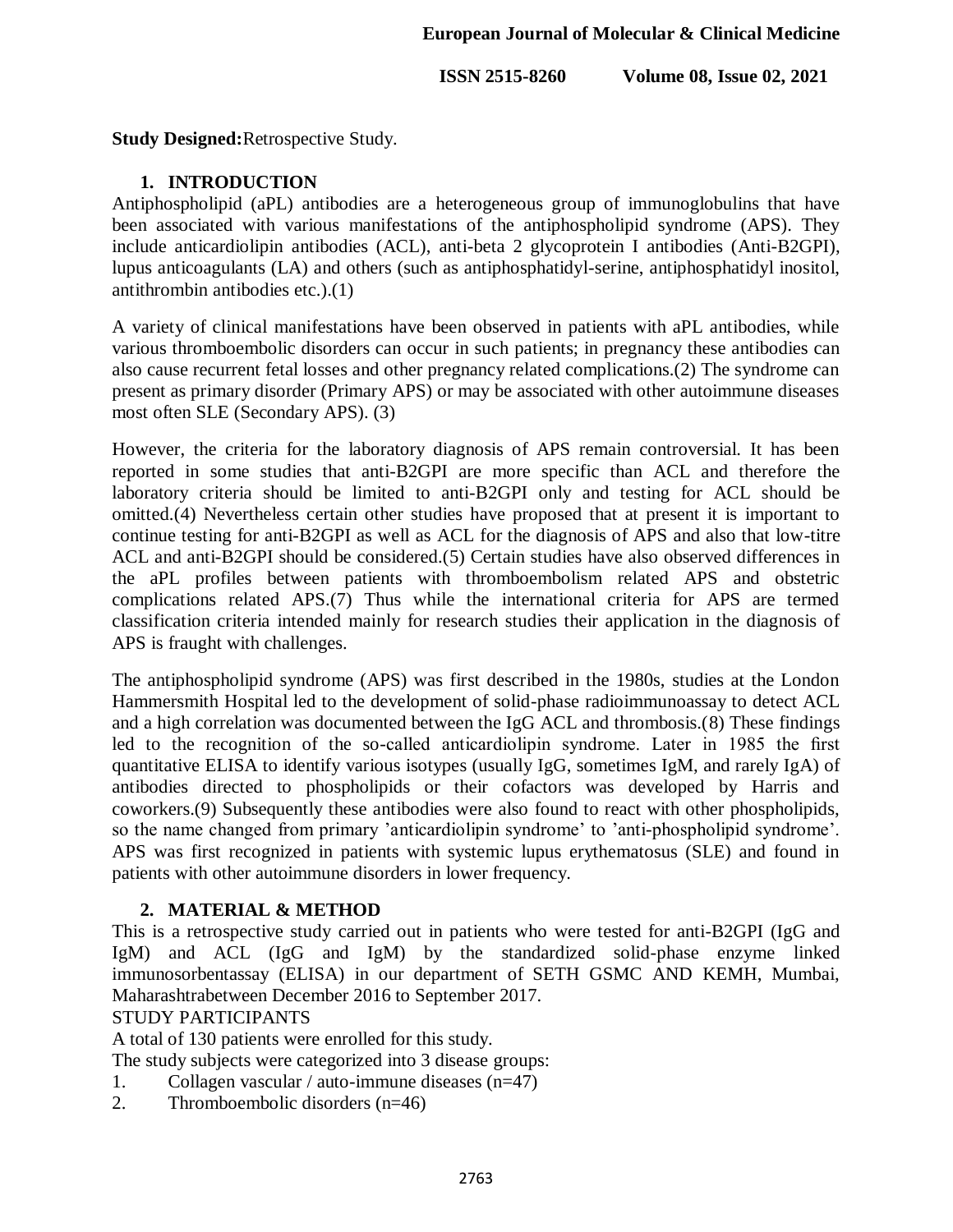### 3. Pregnancy related complications (n=37)

All available data of demographic parameters like age and gender, clinical manifestations including obstetric history, other laboratory tests and radiological investigations that were documented in records were reviewed.

# **INCLUSION CRITERIA:**

All patients with collagen vascular / auto-immune diseases, pregnancy related complications and thromboembolic disorders who were tested for anti-B2GPI as well as ACL of both IgG and IgMisotypes in the same blood sample, in the above-stated time period, by using standardized ELISA kits and in whom clinical information is available.

# **EXCLUSION CRITERIA:**

1. Patients tested for anti-B2GPI and ACL of both IgG and IgMisotypes in the same blood sample by standardized ELISA but in whom adequate clinical data is not available.

2. Patients tested for the abovementioned antibodies but who do not have any documented features of collagen vascular / auto-immune diseases, pregnancy related complications and thromboembolic disorders

# **3. METHODOLOGY**

**Blood samples:** Venous blood had been collected from patients for performing the tests in nonanticoagulatedvacutainers. This project was approved by the Institutional Review Board of this institute. Strict adherence to the ethical principles of the Declaration of Helsinki was ensured.

**Test procedure:** The estimation was performed using standardized, commercial ELISA kits that included polystyrene ELISA microplates with 96 wells precoated with antigen, anti-human IgG and IgM enzyme-linked conjugates, calibrators, controls, buffers and diluents for anti-B2GPI-IgG and anti-B2GPI-IgM (Imtec, Germany) and ACL-IgG and ACL-IgM (Genesis Diagnostics, UK). The antigen used for coating the ELISA plates were purified human beta-2 glycoprotein I for estimation anti-B2GPI-IgG and anti-B2GPI-IgM and purified cardiolipin configured with beta-2-glycoprotein I as a cofactor for estimation of ACL- IgG and ACL-IgM. The measurements were taken at 450 nm using an automatedELISA Reader (Biotech ELx808). The levels of antibodies were derived from a computerized standard curve.

For ACL concentrations greater than 11 GPLU/ml for ACL-IgG and greater than 10 MPL/ml for ACL-IgM were considered as positive according to the cut- offs mentioned in the instruction pamphlet supplied with the ELISA kits. Similarly, for anti-B2GPI concentrations greater than 7 U/ml for IgG and IgM type antibody were considered to be positive. However, in accordance with the Sapporo classification criteria for APS, concentrations greater than 40 GPLU/ml and 40 MPLU/ml were considered to be moderate to severe elevations.

#### **4. RESULTS**

Table 1: Distribution of cases

| Study group                            | No. of cases | <b>Percentage</b> |
|----------------------------------------|--------------|-------------------|
| Collagen Vascular Diseases (Autoimmune | 47           | 36.15%            |
| diseases)                              |              |                   |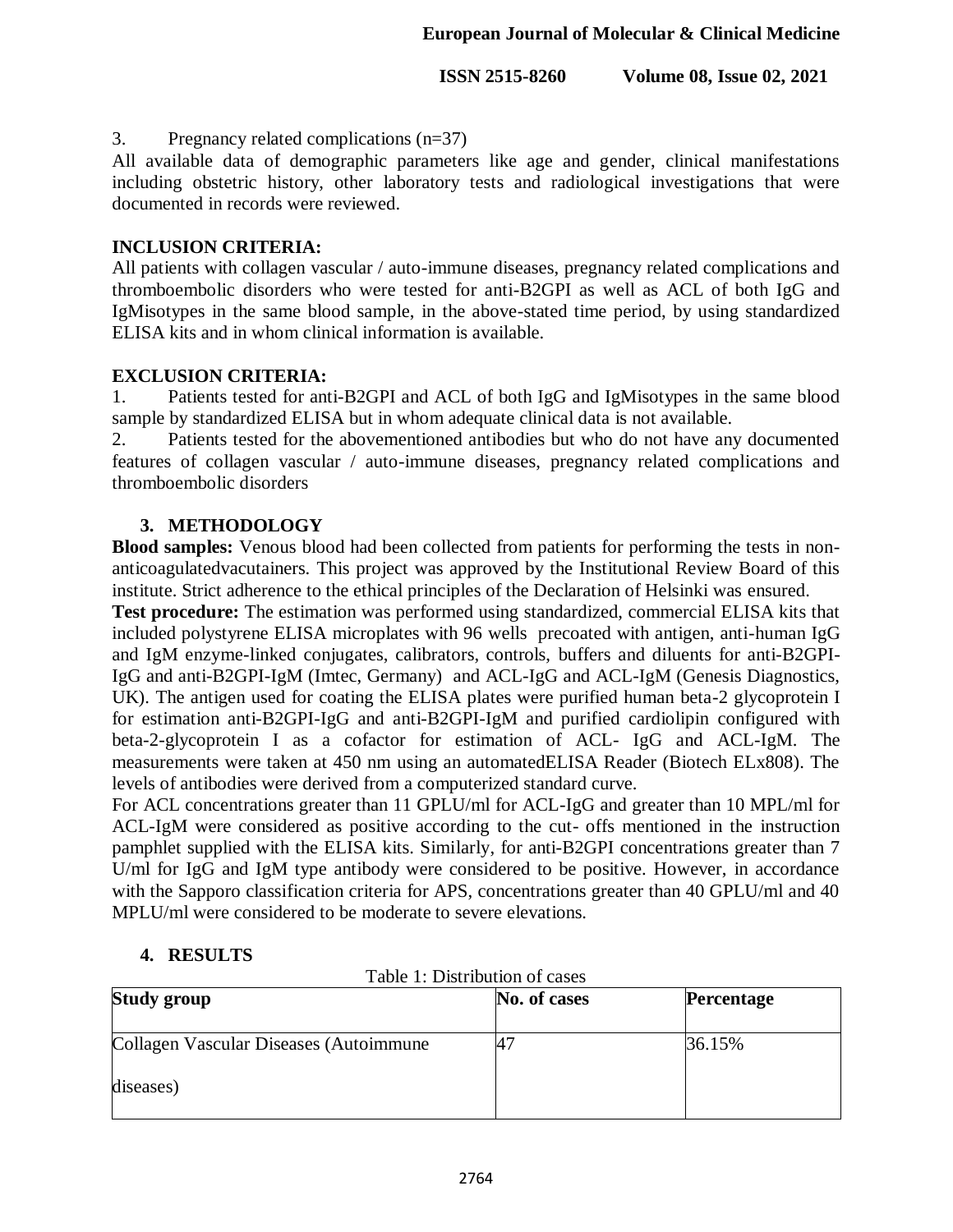| Thromboembolic disorders | 46  | 35.48% |
|--------------------------|-----|--------|
| Recurrent fetal losses   |     | 28.46% |
| Total                    | 130 | 100%   |

Among the 47 patients with collagen vascular diseases (autoimmune diseases) the majority were patients with SLE ( $n = 38$ ), while the remainder comprised Scleroderma ( $n = 2$ ), autoimmune hemolytic anemia (n = 2), Rheumatoid arthritis (n = 1), Rheumatoid arthritis with possibly Scleroderma overlap ( $n = 1$ ), Sjogren's syndrome ( $n = 2$ ), and primary APS ( $n = 1$ ).

| Age range     | No. of cases                                   | Percentage |
|---------------|------------------------------------------------|------------|
| $<$ 20 years  | 10                                             | 7.7%       |
| $21-30$ years | 49                                             | 37.7%      |
| 31-40 years   | 43                                             | 33.1%      |
| 41-50 years   | 22                                             | 16.9%      |
| 51-60 years   | 6                                              | 4.6%       |
| <b>Total</b>  | 130                                            | 100%       |
|               | Table 3: Clinical manifestations in SLE (n=38) |            |
| Complaint     | No. of cases                                   | Percentage |
| Joint pain    | 24                                             | 63.1%      |
| Hair loss     | 15                                             | 39.4%      |
| Oral ulcer    | 12                                             | 31.5%      |
| Malar rash    | $\overline{3}$                                 | 7.8%       |

Table 2: Distribution of cases according to age

 $\mathbf{I}$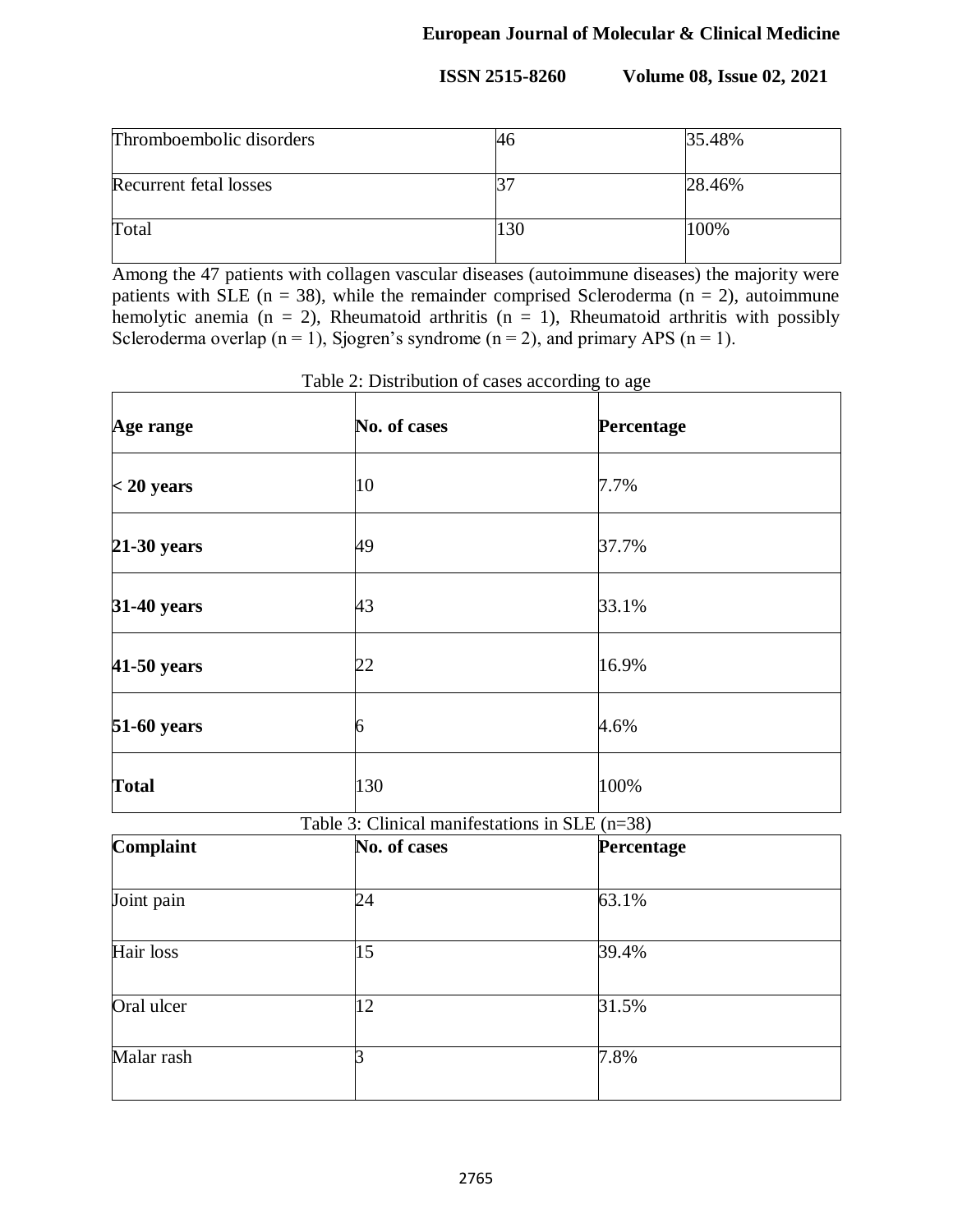| Fever                             | 10             | 26.3% |
|-----------------------------------|----------------|-------|
| Renal disease                     | 13             | 34.2% |
| Raynaud's<br>phenomenon           |                | 7.8%  |
| Photosensitivity                  |                | 10.5% |
| Autoimmune<br>hemolytic<br>anemia | $\overline{2}$ | 5.2%  |
| Spontaneous abortions             |                | 5.2%  |
| Pulmonary<br>hypertension         |                | 2.6%  |

Table 4: Clinical manifestations in thromboembolic diseases (n=46)

| Complaint              | No. of cases   | Percentage |
|------------------------|----------------|------------|
| Deep venous thrombosis | 19             | 41.3%      |
| Arterial thrombosis    | 6              | 13%        |
| Limb swelling          | 13             | 28.2%      |
| Weakness               | $\overline{8}$ | 17.3%      |
| Chest pain             | 8              | 17.3%      |
| Vomiting               | 7              | 15.2%      |
| <b>Breathlessness</b>  | 6              | 13%        |
| Dyspnoea on exertion   | 5              | 11%        |
| Palpitation            | 5              | 11%        |
| Headache               | 5              | 11%        |
| Abdominal pain         | 5              | 11%        |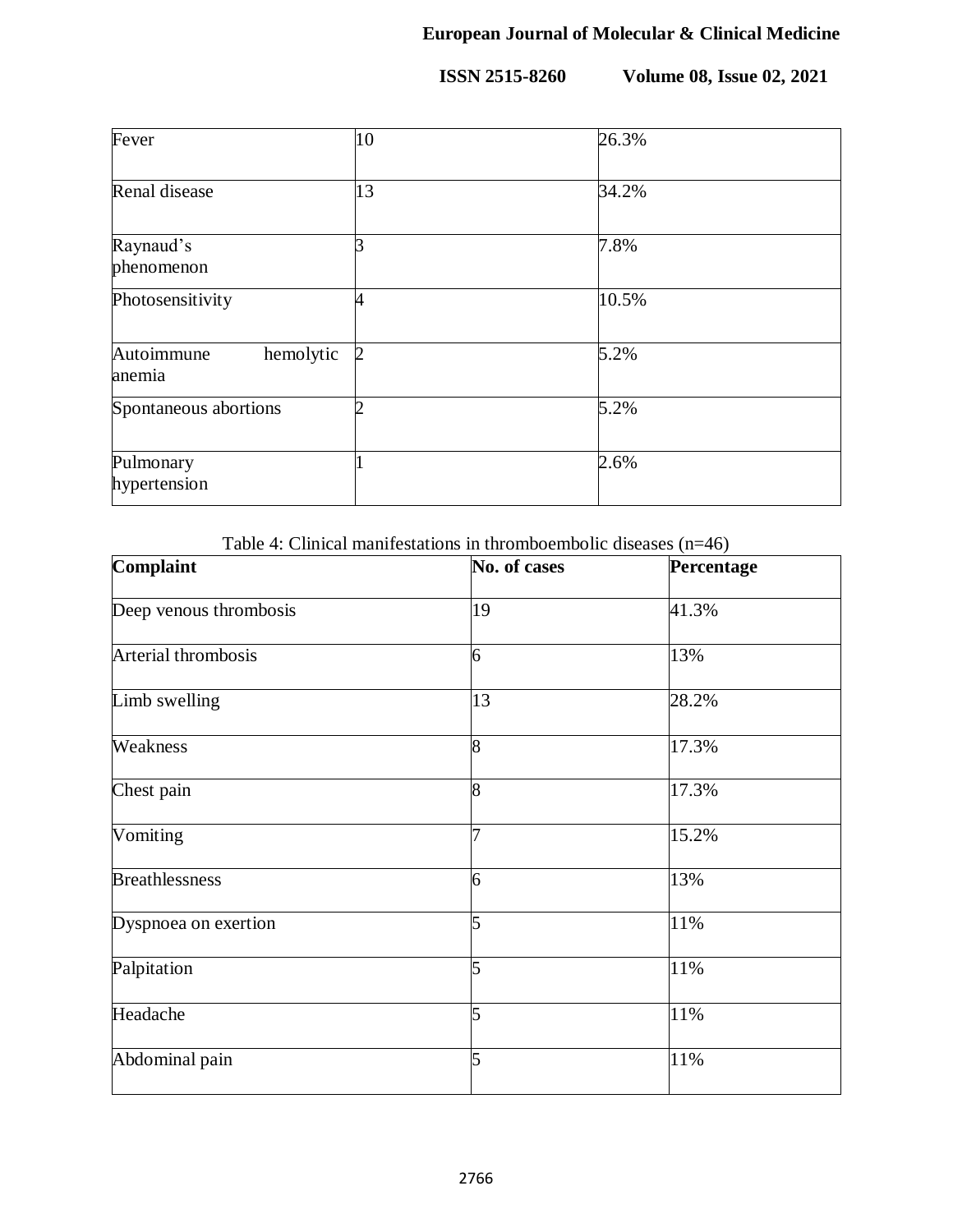# **European Journal of Molecular & Clinical Medicine**

**ISSN 2515-8260** Volume 08, Issue 02, 2021

| Blackish discoloration of skin | 4.3% |
|--------------------------------|------|
|                                |      |

The 38 patients with SLE presented with common clinical manifestations of SLE. In addition, Raynaud's phenomenon ( $n = 3$ ) and photosensitivity ( $n = 4$ ) were seen in a few. Further, two each of patients with SLE had auto-immune hemolytic anemia, and history of spontaneous abortions respectively. One of the two patients with spontaneous abortions had a past history of a vertebrobasilar infarct. Renal involvement was noted in 13 (34.2%) cases, out of which 11 had biopsy proven lupus nephritis, one case had mild mesangial proliferation and in one ultrasound of the abdomen had shown medical renal disease. One patient had a clinical diagnosis of deep vein thrombosis however results of radiological tests for confirmation if done were not available. One other patient had pulmonary hypertension. The patient with primary APS had presented with seizures and post-ictal confusion.

The patients with thromboembolic diseases comprised 38 cases of radiologically proven venous thrombosis. These included deep vein thrombosis (DVT) ( $n = 19$ ) out of which 7(15.2%) patients had documented pulmonary thromboembolism (PTE). The other sites of venous thrombosis were cortical venous ( $n = 3$ ), portal veins ( $n = 2$ ) and in one case each in the dural sinuses, cavernous sinus, inferior jugular vein, axillary with subclavian veins, brachiocephalic vein, cephalic vein, and inferior mesenteric vein. The other patients in the thromboembolic group were 6 cases of radiologically proven arterial thrombosis (one each in the abdominal aorta, brachial, femoral, popliteal, carotid and ulnar-radial arteries). Two patients with brain infarcts were suspected to have thrombi in the posterior inferior cerebral artery and cerebellar vessels had no radiological documentation of the thrombi. The clinical manifestations in the group with thromboembolic diseases are depicted in Table.

As depicted in Table 7, patients with recurrent fetal losses ( $n = 37$ ) had spontaneous abortions (n  $= 24$ ; 64.8%), followed by vaginal bleeding (n = 12; 32.4%), fever (n = 4; 11%) and missed abortion ( $n = 3$ ; 8.1%). Majority ( $n = 12$ ) had two spontaneous abortions, followed by three ( $n =$ 7), four or five  $(n = 5)$  abortions. In addition, one patient was a known case of immune thrombocytopenic purpura.

#### **5. DISCUSSION**

In our study, the age range in these 130 cases was between 11-72 years, with majority of the patients i.e. 92 (70.7%) cases in the age group of 21-40 years. APS has an onset in the middle aged, i.e 30-40 years old, which is similar to our study.(15) The Euro-phospholipid cohort had around 10% patients who were older than 50 years and 2.5% below 15 years of age.(10)

Out of 130 cases, 102 cases were female (78.5%) and 28 cases were male (21.5%). This was in concordance with study by de Groot et al. in which about 80% of patients with APS were female(11). Data from clinical and experimental studies suggest that autoimmunity is affected by gender, immunoreactivity appears to be more pronounced in females than in males.(12)

In our study group of autoimmune diseases two SLE patients, each (5.2%), had auto- immune hemolytic anemia and a history of spontaneous abortions respectively, one patient each had a history of vertebrobasilar infarct and deep vein thrombosis while renal involvement was noted in 12 (31.5%). Nam et al.(13) studied 469 SLE cases, found hemolytic anemia in 8.5%, renal disorder in 36.9%, cerebrovascular disease in 10.1% and one spontaneous abortion in 9.4% cases.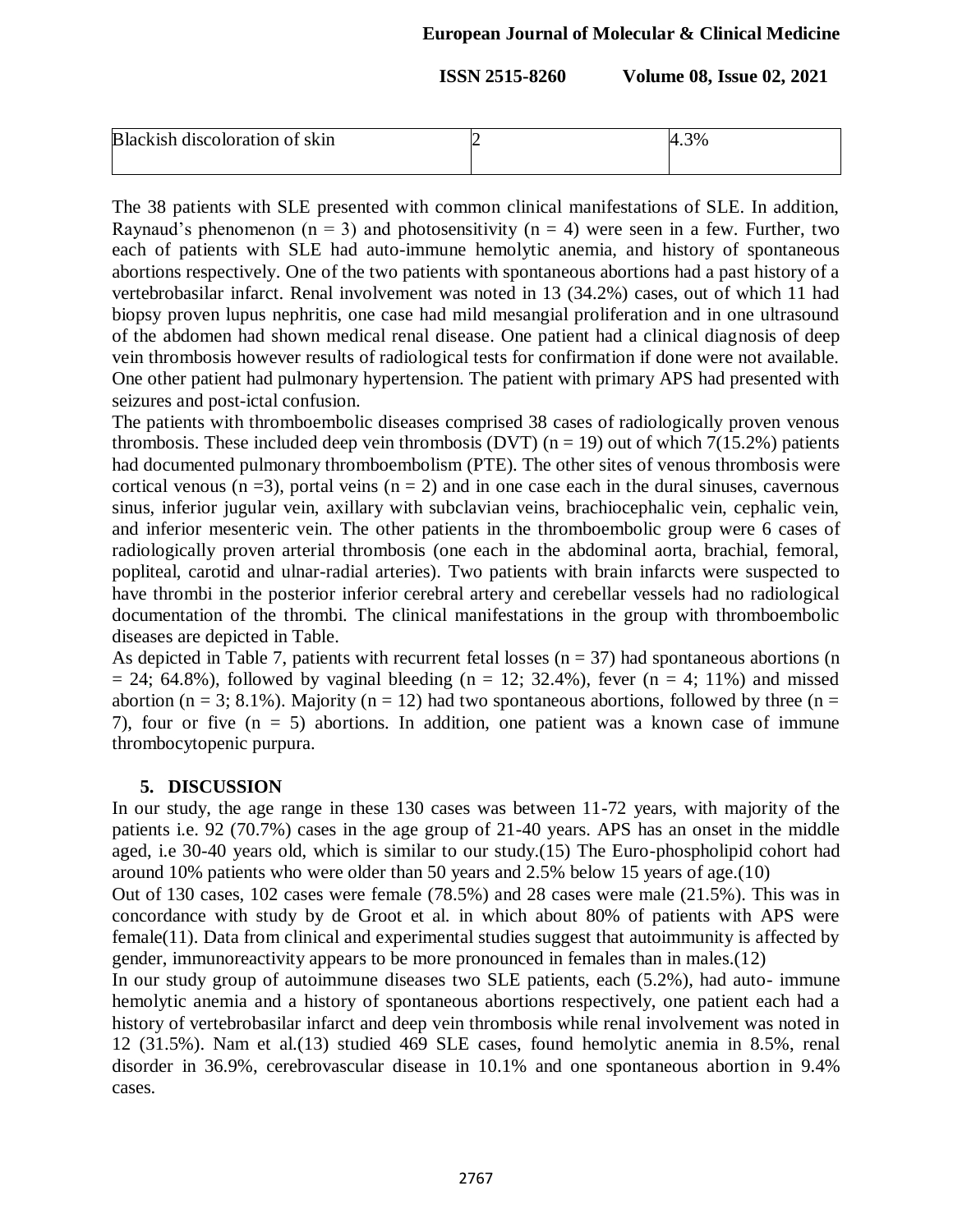In our study group of thromboembolic diseases, the patients with thromboembolic diseases comprised 38 cases of radiologically proven venous thrombosis. These included deep vein thrombosis (DVT) (41.3%) out of which 7 (15.2%) patients had documented pulmonary thromboembolism (PTE) and 6 (13%) cases of radiologically proven arterial thrombosis. Study by S Chandrashekhara et al.(14), showed deep vein thrombosis (DVT) in (29.8%) was the most common thrombotic condition, other sites of thrombosis were coronary artery (19.2%), central nervous system territory arteries (17.21%) and peripheral arteries (5.29%).

In our study group of recurrent fetal losses, (64.8%) patient had manifested with two or more fetal losses. Majority had two spontaneous abortions, followed by three, four or five abortions. This was in comparison with study by Sheela et al.(15), 84.8% patients had two previous miscarriages while 15.1% patients had three previous miscarriages.

# **6. CONCLUSION**

In present study ACL (IG & or IgM) was noted to be more prevalent than anti-B2GPI (IG & or IgM) in patients with collagen vascular diseases (auto-immune diseases) and thromboembolic disorders while they showed a similar prevalence in patients with recurrent fetal losses. While we observed that there were certain differences in the prevalence of these antibodies when compared to other published studies, this could be related to differences in patient selection.

# **7. REFERENCES**

- [1] Misita CP, Moll S. Antiphospholipid antibodies. Circulation. 2005 Jul 19; 112 (3):e39-44.
- [2] Cervera R, Piette J-C, Font J, Khamashta MA, Shoenfeld Y, Camps MT, et al. Antiphospholipid syndrome: Clinical and immunologic manifestations and patterns of disease expression in a cohort of 1,000 patients: Clinical and Immunologic Manifestations of APS. Arthritis Rheum. 2002 Apr; 46(4):1019–27.
- [3] Asherson RA, Cervera R, Merrill JT, Erkan D. Antiphospholipid antibodies and the antiphospholipid syndrome: clinical significance and treatment. InSeminars in thrombosis and hemostasis 2008 Apr (Vol. 34, No. 03, pp. 256-266).
- [4] Saigal R, Kansal A, Mittal M, Singh Y, Ram H. Antiphospholipid antibody syndrome. The Journal of the Association of Physicians of India. 2010 Mar; 58:176-84.
- [5] Galli M, Reber G, De Moerloose P, De Groot PG. Invitation to a debate on the serological criteria that define the antiphospholipid syndrome. J ThrombHaemost. 2008; 6(2):399–401.
- [6] Gardiner C, Hills J, Machin SJ, Cohen H. Diagnosis of antiphospholipid syndrome in routine clinical practice. Lupus. 2013; 22(1):18–25.
- [7] Chaturvedi S, McCrae KR. The antiphospholipid syndrome: still an enigma. Hematology 2014, the American Society of Hematology Education Program Book. 2015 Dec 5; 2015(1):53-60.
- [8] Dusse LMS, Freitas LG, Rios DRA, Armond SC, Marcolino MS. Antiphospholipid syndrome: a clinical and laboratorial challenge. Rev AssocMédica Bras. 2014; 60(2):181– 186.
- [9] Harris EN, Boey ML, Mackworth-Young CG, Gharavi AE, Patel BM, Loizou S, et al. Anticardiolipin antibodies: detection by radioimmunoassay and association with thrombosis in systemic lupus erythematosus. The Lancet. 1983; 322(8361):1211–1214.
- [10] Dhir V, Pinto B. Antiphospholipid syndrome: A review. J Mahatma Gandhi Inst Med Sci. 2014; 19(1):19.